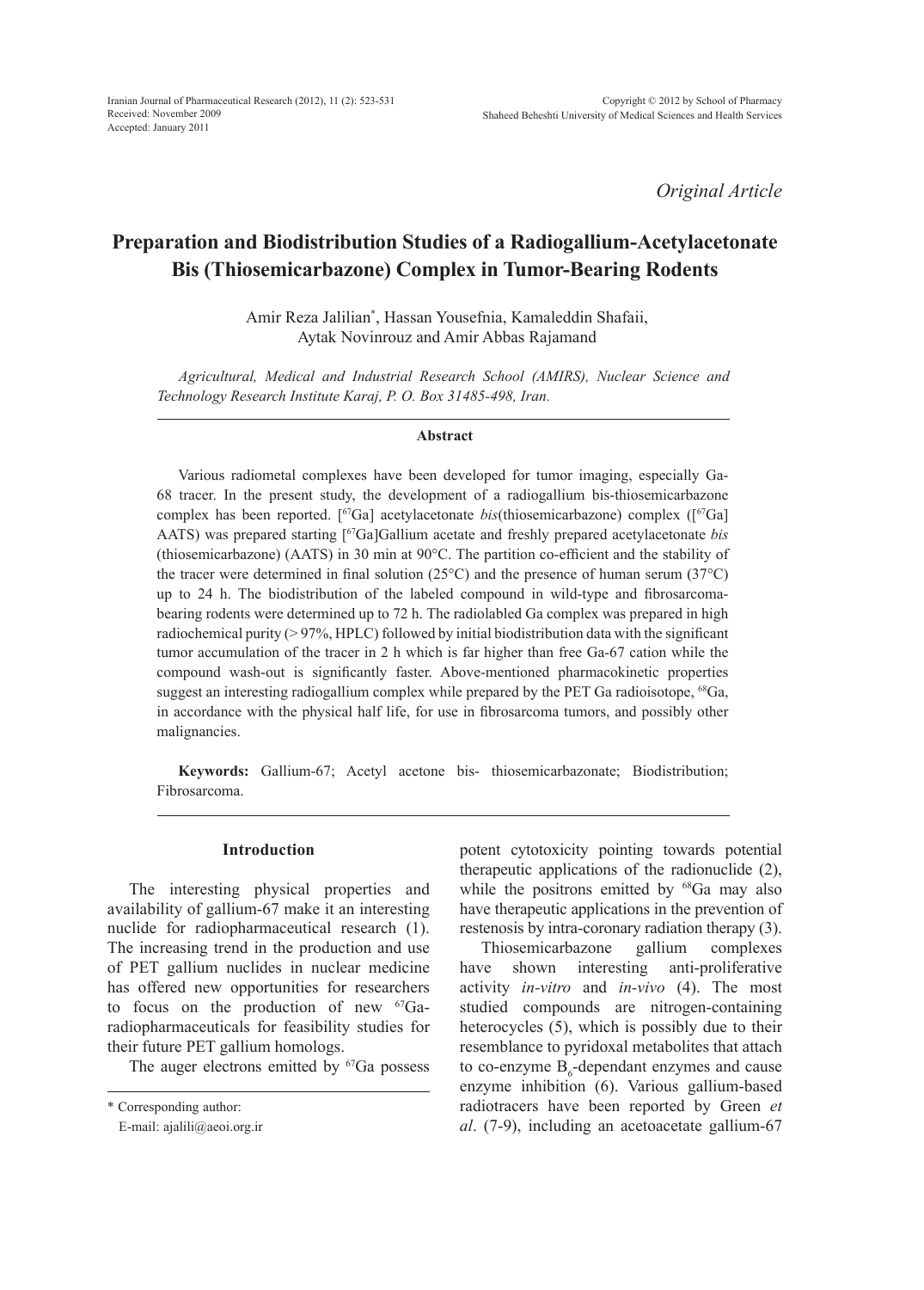

Figure 1. Synthesis of [<sup>67</sup>Ga] AATS.

complex as a potential radiopharmaceutical (10).

However, there are rare examples of gallium bisthiosemicarbazones according to our knowledge, while copper analogs of bisthiosemicarbazones have been extensively studied (11, 12). Their biological activity and structure-activity have been well reported and the retention mechanisms in hypoxic and normoxic tumors are cited.

Usually, traditional bisthiosemicarbazones such as ATSM, PTSM, *etc.*, do not form complexes with gallium due to many chemical and molecular orbital considerations. However in our experiments, we were able to detect interesting radiolabeling properties for acetylacetoacetate bisthiosemicarbazone homologs. Such complexes were not reported by others while the reports on the copper and nickel complexes are lately reported (13).

Recently, we have reported the radiosynthesis of <sup>67</sup>Ga-labeled pyridine-based thiosemicarbazone ( ${}^{67}Ga-APTSM_2$ ) (14) as well as its evaluation in the fibrosarcoma bearing mice using scarification and SPECT studies (15).

Due to the interesting anti-neoplastic activity of gallium thiosemicarbazones and the possibility of developing new series of <sup>67</sup>Galabeled acetylacetate bis-thiosemicarbazonate complexes as possible tumor imaging agents using SPECT, the production, purification and biodistribution studies of [<sup>67</sup>Ga]-AAPS were investigated (Figure 1).

#### **Experimental**

Enriched zinc-68 chloride with a purity of more than 95% was obtained from Ion Beam Separation Group at Agricultural, Medical and Industrial Research School (AMIRS). Production of <sup>67</sup>Ga was performed at the Nuclear Medicine Research Group (AMIRS) 30 MeV cyclotron (Cyclone-30, IBA). Other chemicals were purchased from the Aldrich Chemical Co. (Aldrich, Germany) and the ionexchange resins were purchased from Bio-Rad Laboratories (Canada) Ltd. NMR spectra were obtained on a FT-80 Varian instrument (80MHz) with tetramethylsilane as the internal standard. Infrared spectrum was measured on a Perkin-Elmer 781 spectrometer using a KBr disc. Mass spectrum was recorded by a Finnigan Mat TSQ-70 Spectrometer. Thin layer chromatography (TLC) for cold compounds was performed on polymer-backed silica gel (F 1500/LS 254,  $20 \times 20$  cm, TLC Ready Foil, (Schleicher and Schuell<sup>â</sup>, Germany)). Normal saline and sodium acetate used for labeling were of high purity and had been filtered through  $0.22 \mu$  m Cativex filters. Instant thin layer chromatography (ITLC) was performed by counting Whatman No. 2 papers using a thin layer chromatography scanner, Bioscan AR2000, Bioscan Europe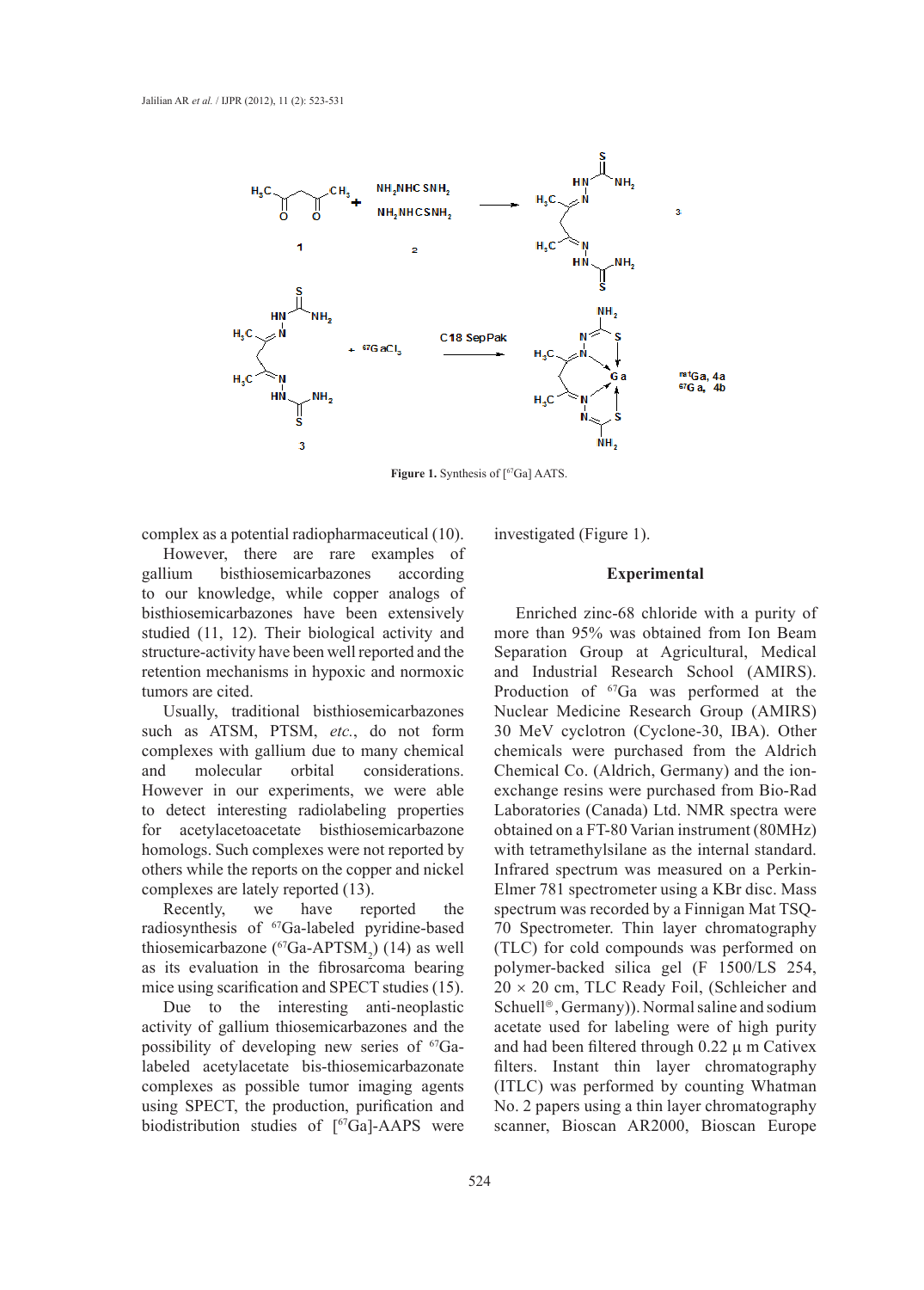Ltd. (Bioscan, France). Analytical high performance liquid chromatography (HPLC) used to determine the specific activity, was performed by a Shimadzu LC-10AT, armed with two detector systems, flow scintillation analyzer (Packard-150 TR) and UV-visible (Shimadzu) using Whatman PartiSphere C-18 column  $250 \times 4.6$  mm, Whatman, NJ (USA). Biodistribution data were acquired by counting normal saline washed tissues after weighting on a Canberra<sup> $\text{m}$ </sup> high purity germanium (HPGe) detector (model GC1020-7500SL). Radionuclidic purity was checked with the same detector. For activity measurement of samples, a CRC Capintech Radiometer (NJ, USA) was used. All calculations and ITLC counting were based on the 184 keV peak. Animal studies were performed in accordance with the United Kingdom Biological Council›s Guidelines on the Use of Living Animals in Scientific Investigations, 2<sup>nd</sup> Edn.

#### *Production of 67Ga*

 $68Zn$  (p, 2n)  $67Ga$  was used as the best nuclear reaction for the production of <sup>67</sup>Ga. Other impurities could be removed in the radiochemical separation process. After the target bombardment process, chemical separation was carried out in no-carrier-added form. The irradiated target was dissolved in 10 M HCl (15 mL) and the solution was passed through a cation exchange resin (AG 50W, H+ form, mesh 200-400, h:10 cm, Ø:1.3 cm) which had been preconditioned by passing 25 mL of 9 M HCl.

The column was then washed by 25 mL of 9 M HCl at a rate of 1 mL/min to remove the copper and zinc ions. Thirty mL water plus about 100 mL of a 6 M HCl solution was added to the eluent. The latter solution was loaded on another exchange resin (AG1X8 Cl- form, 100- 200 mesh, h: 25 cm, Ø: 1.7 cm) pretreated with 6 M HCl (100 mL). Finally, the gallium-67 was eluted as  $[{}^{67}Ga]$  GaCl<sub>3</sub> using 2 M HCl (50 mL). The whole process took about 60 min.

## *Quality control of the product Control of radionuclide purity*

Gamma spectroscopy of the final sample was carried out counting in an HPGe detector coupled to a Canberra™ multi-channel analyzer for 1000 sec.

#### *Chemical purity control*

The presence of zinc cation was detected by visible colorimetric assays. Even at 1 ppm of standard zinc concentration, the pinkish complex was visible to the naked eye, while the test sample remained similar to the blank (16). The amount of copper cation was checked in the final solution using color formation with dithizone reagent (17).

### *Production of acetylacetonate bis (thiosemicarbazone) (AATS) (3)*

This compound was prepared with slight modifications to the reported method (18). Briefly, to a transparent stirring mixture of thiosemicarbazide (2 mmol) (2) in 5% acetic acid at 50°C, freshly distilled acetylacetone (1 mmol) (1) was added drop-wise for 5 min. The mixture was stirred for another 30 min at 50°C. The reaction mixture was cooled down in an ice bath and the precipitate was filtered. The precipitate was washed with water (10 mL) and ethanol (20 mL) and finally dried in oven at 70-80°C for at least 8 h. The residue can be further purified by refluxing the mixture of the precipitate in 80% acetic acid at 50-70°C for 10-14 h. The filtered mass was heated in an oven at 80°C and finally crystallized from hot ethanol to give a light yellow powder (60%) m.p. 148-150°C. 1 H NMR  $(CDCI<sub>3</sub>)$   $\delta$  (ppm) 9.19 (s, 1H, NH), 7.91 (s, 2H, -CH<sub>2</sub>-), 2.86 (d, 6H, CH<sub>3</sub>-C=N). IR (CHCl)  $\lambda$ <br>2525, 2120, 2056, 2405, 2261, 1562, 1300 max 3535, 3129, 2956, 2495, 2361, 1563, 1399, 1215, 1041, 661, 556. Mass (electrospray) 190.1  $(M^{\scriptscriptstyle +})$ .

## *Preparation of [67Ga] acetylacetonate bis(thiosemicarbazone) complex ([67Ga]AATS)*

The acidic solution  $(2 \text{ mL})$  of  $[{}^{67}Ga]GaCl$ , (111 MBq, 3 mCi) was transferred to a 5 mLborosilicate vial containing 0.5 mL of acetate buffer ( $pH = 5.5$ ). Fifty  $\mu$  L of acetylacetonate bis(thiosemicarbazone) (AATS) in absolute ethanol (1 mg/mL  $\approx$  260 nmoles) was added to the gallium-containing vial and vortexed at 80-90°C for 30 min. The mixture was then cooled to room temperature. The vial mixture was diluted by the addition of normal saline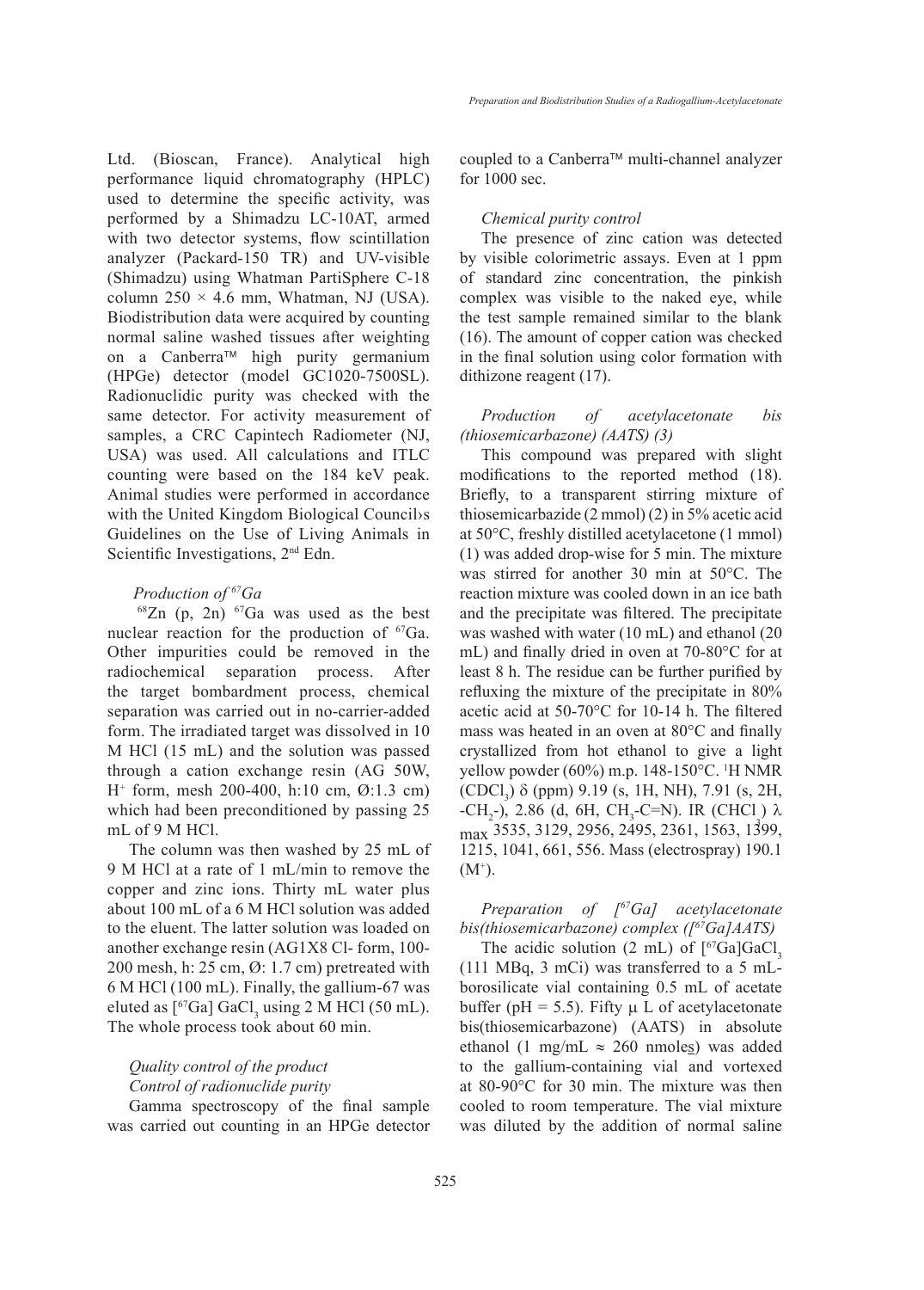(4.5 mL). The active solution was checked for radiochemical purity by ITLC and HPLC. In case of high free gallium content presence, the mixture (about 5 mL) was cooled in an ice bath and rapidly injected into a  $C_{18}$  Sep-Pak column pretreated with 5 mL of ethanol and 2 mL of water. The column was washed with water (4 mL) and purged with a stream of dry  $N_2$ . The labeled compound was finally eluted using 0.2 mL-portions of absolute ethanol and the fractions were counted in HPGe detector. The vial containing the maximum radioactivity was diluted to a 5% solution by addition of normal saline followed by passing through a  $0.22 \mu$  m filter and pH was adjusted to 5.5-7.

## *Quality control of [67Ga] AATS Radio thin layer chromatograph*

A 5  $\mu$ L sample of the final fraction was spotted on a chromatography Whatman No. 2 paper and developed in 10% ammonium acetate: methanol  $(1:1)$  mixture as the mobile phase.

#### *High performance liquid chromatography*

HPLC was performed with a flow rate of 1 mL/min (pressure  $= 130$  KgF/cm<sup>2</sup> for 20 min). Radiolabeled compound was eluted using a mixture of two solutions (A: acetonitrile  $+0.1\%$ TFA/water  $+$  0.1% TFA, 90 : 10) using reversed phase column Whatman PartiSphere C<sub>18</sub> 4.6  $\times$ 250 mm.

## *Stability of [67Ga]AATS complex in the final product*

Stability tests were based on previous studies performed for radiolabeled metal complexes (19). A sample of  $[{}^{67}Ga]$  AATS (5 mCi) was kept at room temperature for 4 days while checked by RTLC every half an hour. A micropipette sample  $(5 \mu L)$  was taken from the shaking mixture and the ratio of free radiogallium to [67Ga]AATS was checked by instant thin layer chromatography.

#### *Serum stability studies*

A mass of 36.1 MBq (976  $\mu$  Ci) of [<sup>67</sup>Ga] AATS was added to 500 µL of freshly prepared human serum and the resulting mixture was incubated at 37°C for 2 days. Aliquots (5  $\mu$  L) were analyzed by ITLC after 0, 0.25, 0.5, 1, 2

and 3 h of incubation to determine the stability of the complex.

#### *Determination of partition coefficient*

The partition coefficient of the  $[67Ga]AATS$ was measured following 1 min of vigorous vortex mixing of 1 mL of 2-octanol and 1 mL of isotonic acetate-buffered saline ( $pH = 7$ ) with approximately 3.7 MBq (100  $\mu$  Ci) of the radiolabeled copper complex at 37°C. Following further incubation for 5 min, the octanol and aqueous phases were sampled and counted in an automatic well counter. A 500 µL sample of the octanol phase from this partitioning was repartitioned 2-3 times with fresh buffer to ensure that the traces of hydrophilic  $^{67}Ga$  impurities did not alter the calculated p- values.

The reported log p- values are the average of the second and third extractions from three to four independent measurements. Log p-values represent the mean (standard deviation) of five measurements.

### *Induction of fibrosarcoma tumors in rodents*

Tumor induction was performed by the use of poly aromatic hydrocarbon injection in rodents as reported previously (20).

For tumor model preparation, 10 µL of 3-methylcholanthrene solution in extra-virgin olive oil (4 mg/mL) was injected SC to the dorsal area of the mice. After 14-16 weeks, the tumor weighed 0.2-0.4 g and was not grossly necrotic. Tumor tissues of some random animals were sent for pathological tests and were diagnosed as fibrosarcoma.

## *Biodistribution in wild-type and fibrosarcomabearing animal tissues*

The distribution of the radiolabeled complex among tissues was determined for normal rats. The total amount of radioactivity  $(35 \pm 2 \mu Ci)$ injected into each rat was measured by counting the 1 mL syringe before and after the injection in a dose calibrator with fixed geometry.

The animals were sacrificed by  $CO<sub>2</sub>$ asphyxiation at selected times after the injection (0.5, 1, 2, 24 and 48 h). The tissues (blood, heart, lung, brain, intestine, feces, skin, stomach, kidneys, liver, muscle and bone) were weighed and rinsed with normal saline and their specific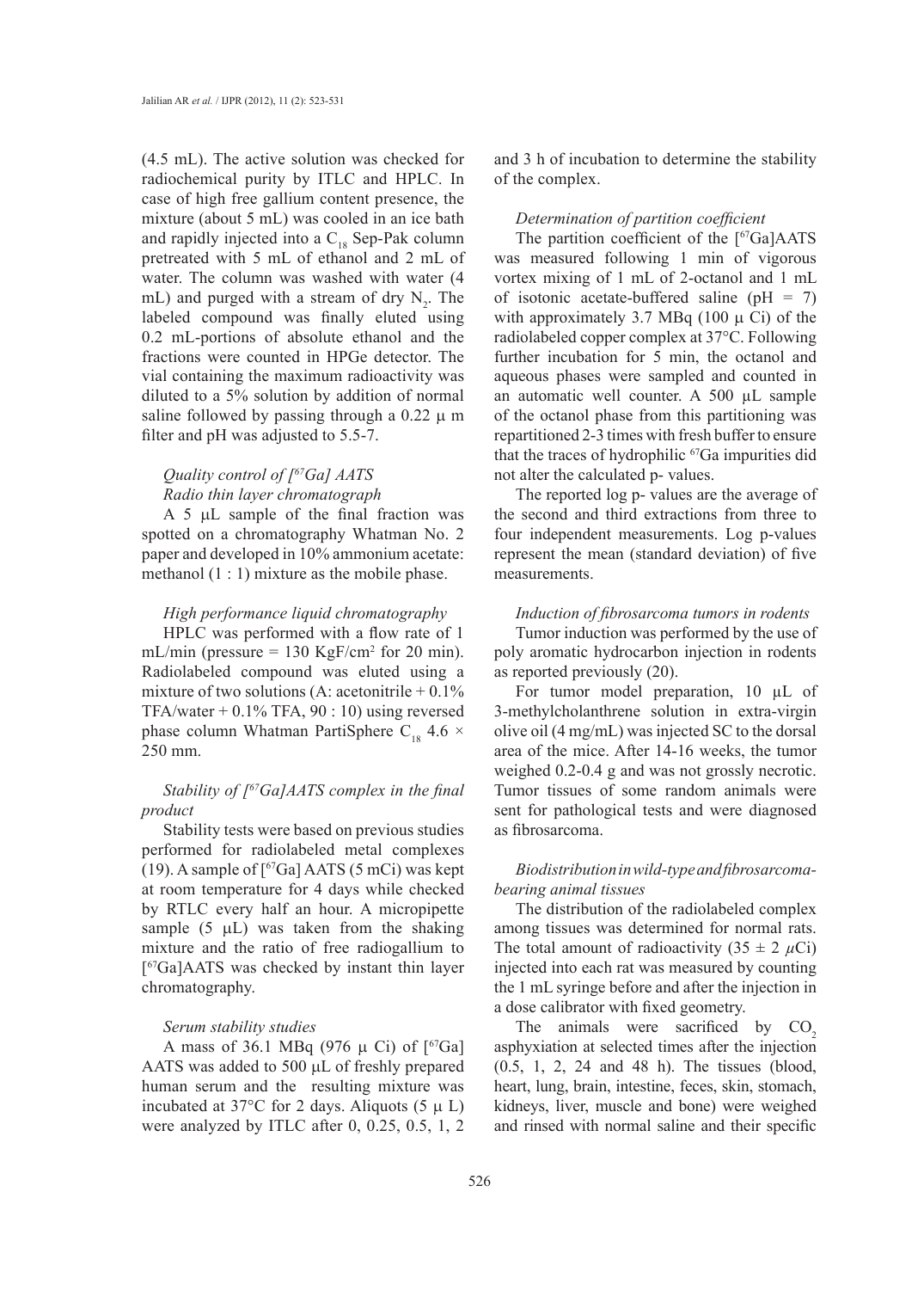

**Figure 2.** ITLC of [<sup>67</sup>Ga] GaCl<sub>3</sub> (left) and [<sup>67</sup>Ga]AATS (right) on Whatman No. 2 paper developed in 10% ammonium acetate : methanol  $(1:1).$ 

activities were determined with an HPGe detector equipped with a sample holder device as the percentage of injected dose per gram of tissues.

#### **Results and Discussion**

Although there are reports on the reaction of acetylacetone and thiosemicarbazides in the literature showing that the reaction is complicated by the possible formation of pyrazoline forms (21), it has fortunately been shown that these compounds in the presence of mild acidic conditions ( $pH = 4-6$ ) and metallic ions, afford the metallic bis-thiosemicarbazonate complexes (22). These studies are mostly performed in presence of copper and nickel cations; however, it is very possible that a similarity would be observed for Ga cation as well. A major drawback in copper complexes has shown to be the oxidation of the methylene backbone of the complex while in 15 h, the oxidized species can be observed (17) leading to the formation of  $Cu<sup>+</sup>$ cation. We did not have any proofs regarding the oxidation of the Ga complexes; however, the whole radiolabeling procedure was performed under  $N_2$  atmosphere to avoid possible oxidation. According to our knowledge, there are no reports of other Ga oxidation states in the literature.

#### *Production*

Gallium-67, as  $GaCl<sub>3</sub>$ , was prepared by 24 MeV proton bombardment of the <sup>68</sup>Zn target

at Cyclone-30 on a regular basis. The target was bombarded with a current intensity of 170  $\mu$ A and a charge of 1400  $\mu$ Ah. The chemical separation process was based on a no-carrieradded method.

Radiochemical separation was performed by a two-step ion exchange chromatography method with a yield of higher than 95%. Quality control of the product was performed in two steps. Radionuclidic control showed the presence of 93(40%), 184(24%), 296(22%) and 378(7%) keV gamma energies, all originating from <sup>67</sup>Ga and showed a radionuclidic purity higher than 99% (E.O.S.). The concentrations of zinc (from target material) and copper (from target support) were determined using visible colorimetric assays and shown to be below the internationally accepted levels, *i.e.* 1 ppm Zn (14) and 5 ppm for Cu (15).

## *Radiolabeling of [67Ga] AATS*

Labeling the AATS with a gallium cation, affects its chromatographic properties because of the engagement of several polar functional groups in its structure and the final complex is also more lipophilic. Therefore, free gallium remains at the origin (Rf. 0.0), while the radiolabeled complex migrates to a higher Rf (0.86) (Figure 2).

The lipophilic nature of the complex was a major reason in HPLC distinct radioanalysis and a reverse phase column was preferable. Free Ga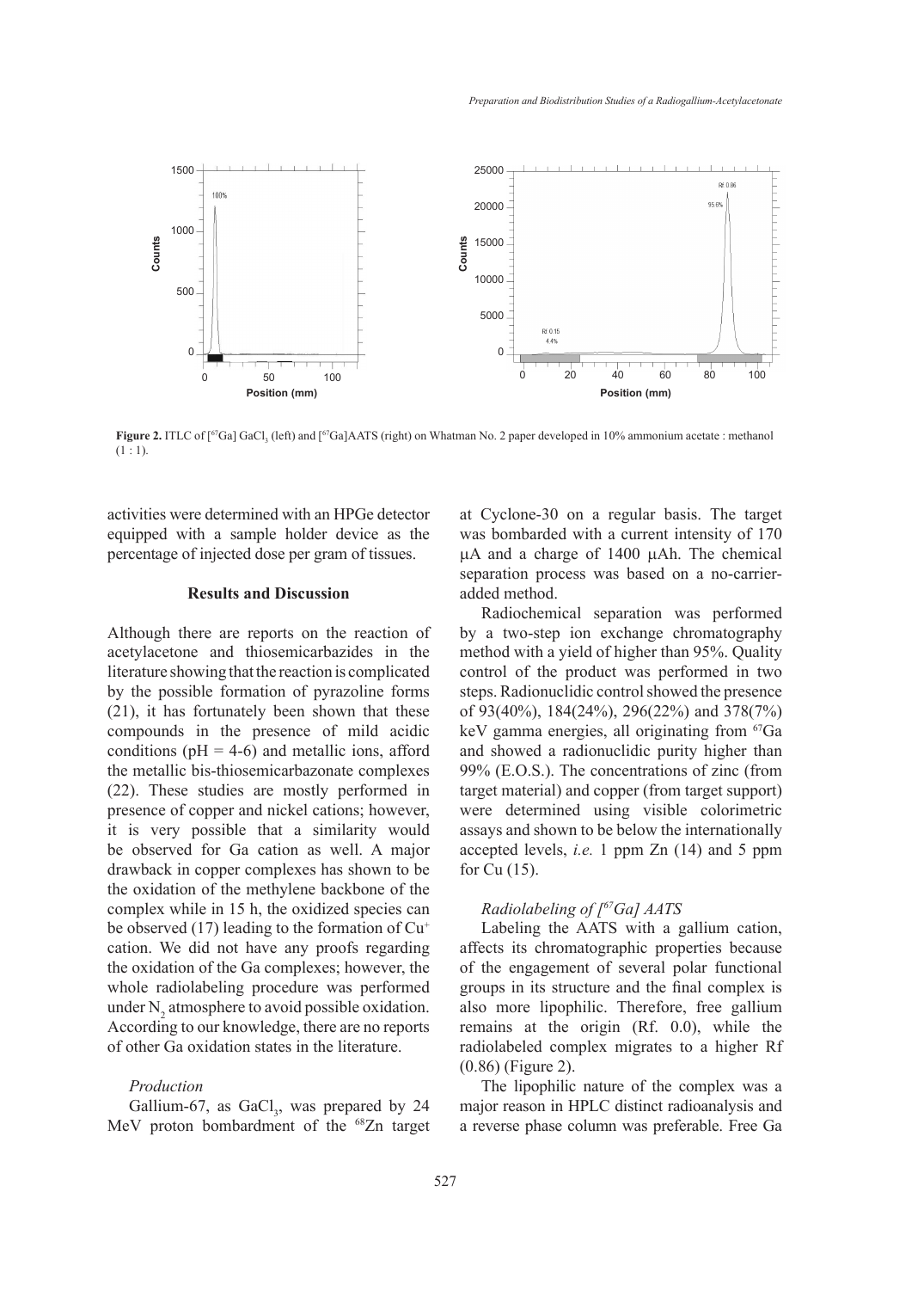

**Figure 3.** HPLC chromatogram of [<sup>67</sup>Ga] AATS solution on a reversed phase column using acetonitrile + 0.1%TFA/water + 0.1% TFA, 90:10.



**Figure 4.** Biodistribution of [<sup>67</sup>Ga] AAPS (1.85 MBq,  $35\pm2 \mu$  Ci) in wild-type mice (n = 3, SD:  $\pm 2\%$ ) 0.5-48 h after IV injection via tail vein (ID/g%: percentage of injected per gram calculated using area under curve of 184 keV peak in gamma spectrum).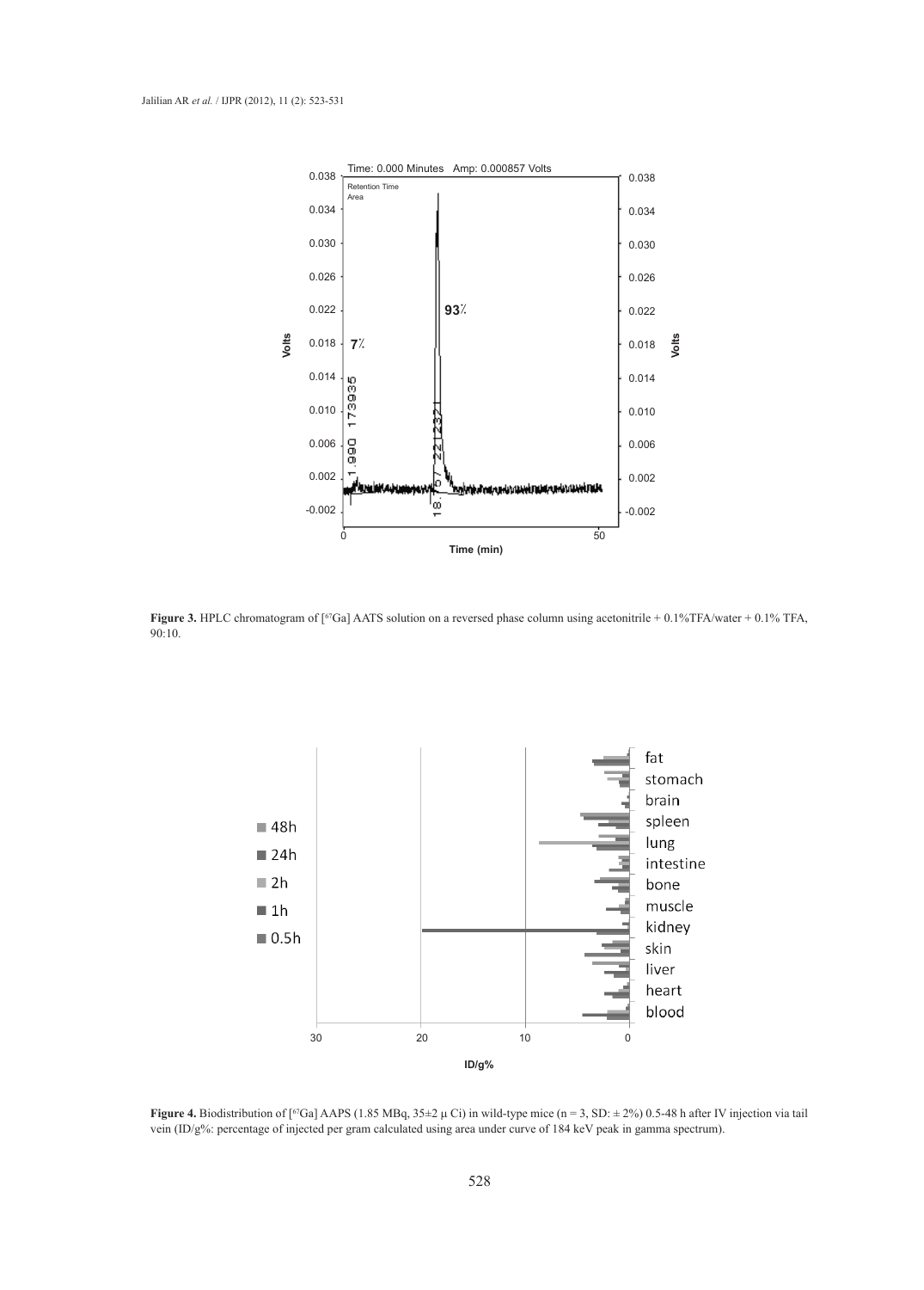

**Figure 5.** Biodistribution of  $[^{67}Ga]$ AAPS (1.85 MBq, 38µ Ci) in fibrosarcoma-bearing mice (n = 3, SD:  $\pm$  2%) 248- h after IV injection via tail vein (ID/g%: percentage of injected per gram calculated using area under curve of 184 keV peak in gamma spectrum).

was eluted at 1.99 min while the complex was eluted at 18.57 min demonstrating a radiochemical purity of 93% using optimized conditions without further purifications (Figure 3).

#### *Optimization*

No detectable complex was formed at room temperature. The best temperature was found to be 85-90°C. At this temperature, when freshly prepared gallium-67 was used, all the radiogallium was inserted into the complex. While heating the reaction mixture over 100°C or for more than 1 h, the radiochemical yield dropped. The final radiolabeled complex in alcoholic media was diluted in normal saline to a 5% solution.

The solution was stable at room temperature up to 4 days post-formulation, allowing performance of biological experiments. Before the experiments, the solution passed through a 0.22 microns filter (Millipore).

#### *Stability*

The chemical stability of [<sup>67</sup>Ga]AATS was high enough to perform further studies. Incubation of [67Ga] AATS in freshly prepared human serum for 2 days at 37°C showed no loss of 67Ga from the complex. The radiochemical purity of complex remained at  $95 \pm 3\%$  for 4 days under physiologic conditions.

#### *Biodistribution*

One hour post-injection, the radioactivity enhanced in the kidneys (Figure 4). This pattern rapidly drops after 2 h. The radioactivity of intestine, as well as GI tract, was high at 2 h which could be due to the metabolism of the radiolabeled complex in the liver. The pattern for sternum, skin and brain remained almost unchanged. The major excretion route for the tracer was urinary tract as shown in Figure 4. A clear accumulation occurred in the spleen and the reticuloendothelial system after 24 h possibly due to the biodistribution of free  $Ga^{3+}$ .

The biodistribution data for radiolabeled compound in fibrosarcoma-bearing mice is presented in Figure 5. The tumor uptake was not significant at least 1 h post-injection; however, a major activity content (6-7%) was accumulated in the tumor mass after 2 h. But after 48 h, the tumor uptake fades. This is an interesting result since compared to the  $Ga<sup>3+</sup>$ cation, the tumor uptake usually increases after 24-48 h due to various mechanisms suggested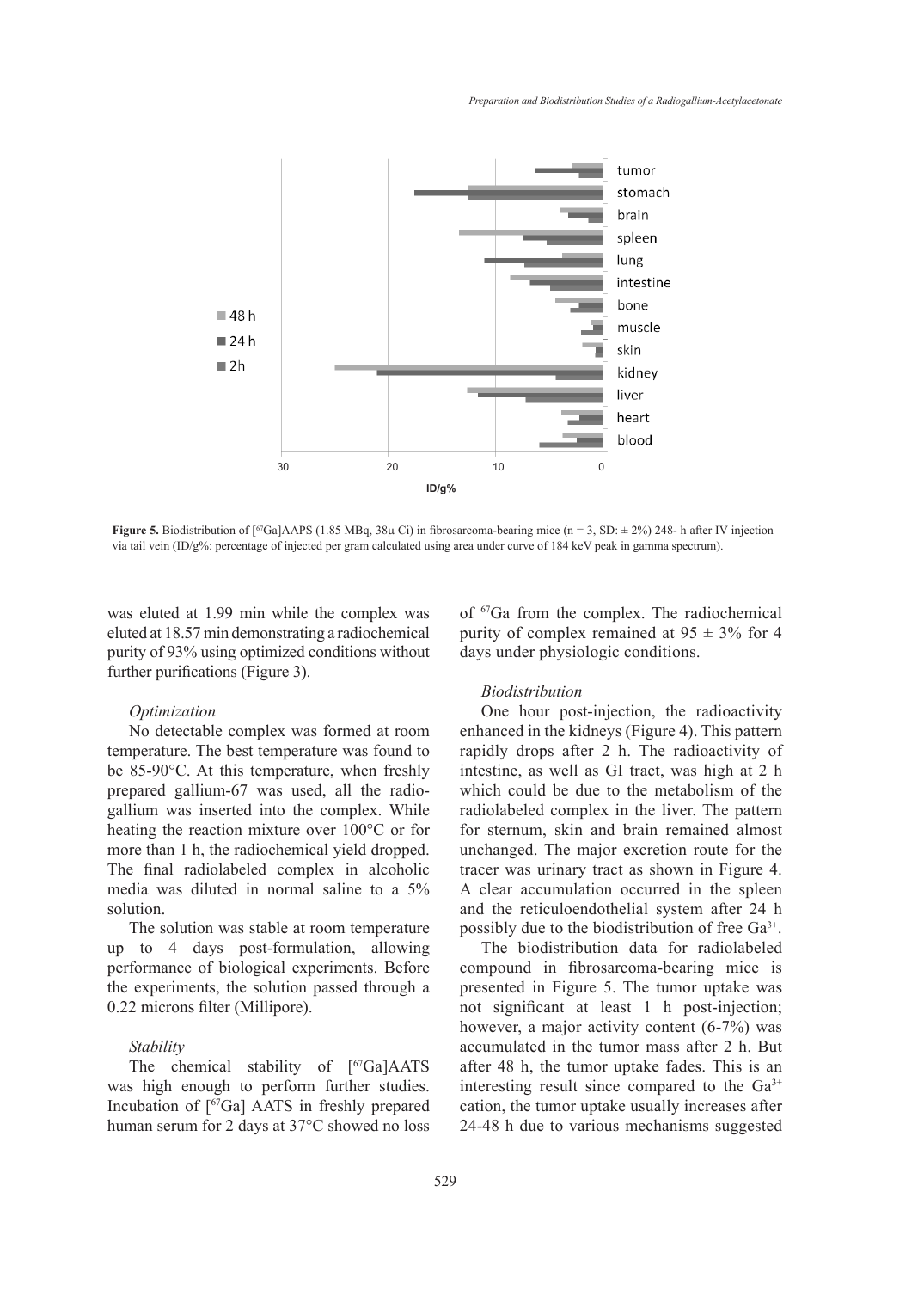such as transferrin receptors and/or acidity of the tumor cells (23).

In case of gallium being transferred through transferrin route, it would take at least 24 to 48 h; therefore, the tumor accumulation is not being mediated by free Ga cation released from complex and/or other sources after metabolism. This accumulation is taking place as another route that must be studied further.

#### **Conclusion**

Total labeling and formulation of [67Ga]AATS took about 40 min, with a radiochemical purity of higher than 93% (HPLC). A significant specific activity (9.1 TBq/mmol or 246 Ci/mmol) was formed via insertion of 67Ga cations. The radiolabeled complex was stable in aqueous solutions for at least 4 days and 2 days in presence of human serum and no significant amount of other radioactive species was detected by ITLC, 12 h after labeling. Trace amounts of  $[67Ga]$ gallium cation ( $\approx$  4%) were detected by ITLC indicating that radiochemical purity of the [67Ga]AATS was higher than 96%. In HPLC studies, a radiochemical purity of 93% was detected. The biodistribution of the tracer in wild-type rats demonstrated that the major route of excretion is a urinary tract. The tracer afforded significant tumor uptake (7%) after 24 h in fibrosarcoma-bearing mice.  $[67Ga]$ AATS can be a potential SPECT radiotracer for malignancy imaging. Further investigations on other tumor models and trapping mechanisms are required while production of <sup>68</sup>Ga homolog can be of great interest for PET studies.

## **Acknowledgments**

Authors wish to thank Ms. F. Bolourinovin for chromatography experiments and Mr. S. Daneshvari for conducting the animal studies and also the International Atomic Energy Agency (IAEA) for providing instruments under RAS-2007 project.

#### **References**

Firestone RB, Shirley VS, Baglin CM and Zipkin J. (1) Table of Isotopes. 8<sup>th</sup> ed., John Wiley and Sons, New

York (1996) 1447.

- (2) Govindan SV, Goldenberg DM, Elsamra SE, Griffiths GL, Ong MW, Brechbiel J, Burton G and Mattes MJ. Radionuclides linked to a CD74 antibody as therapeutic agents for B-cell lymphoma: comparison of Auger electron emitters with beta-particle emitters. *J. Nucl. Med*. (2000) 41: 2089-97.
- (3) Stoll HP, Hutchins GD, Winkle WL, Nguyen AT, Appledorn CR, Janzen I, Seifert H, Rube C, Schieffer H and March KL Advantages of short-lived positronemitting radioisotopes for intracoronary radiation therapy with liquid-filled balloons to prevent restenosis. *J. Nucl. Med.* (2001) 42:1375.
- (4) Arion VB, Jakupec MB, Galanski M, Unfried P and Keppler BK. Synthesis, structure, spectroscopic and *in-vitro* antitumour studies of a novel gallium (III) complex with 2-acetylpyridine (4) *N*-dimethylthiosemicarbazone. *J. Inorg. Biochem*. (2002) 91: 298.
- $(5)$  Kratz F, Nuber B, Weigt J and Keppler BK. Synthesis and characterization of potential antitumour and antiviral gallium (III) complexes of *N*-heterocycles. *Polyhedron* (1992) 11: 487498.
- (6) Miller MC, Stineman CN, Vance JR, West DX and Hall IH. The cytotoxicity of copper(II) complexes of 2-acetyl-pyridyl-4N-substituted thiosemicarbazones. *Anticancer Res.* (1998) 18: 4131.
- (7) Tsang BW, Mathias CJ, Fanwick PE and Green MA. Structure-distribution relationships for metal-labeled myocardial imaging agents: comparison of a series of cationic gallium (III) complexes with hexadentate bis (salicylaldimine) ligands. *J. Med. Chem.* (1994) 37: 4400-4406.
- Green MA, Mathias CJ, Neumann WL, Janik M (8) and Deutsch EA. Potential gallium-68 tracers for imaging the heart with PET: evaluation of four gallium complexes with functionalized tripodal tris(salicylaldimine) ligands. *J. Nucl. Med.* (1993) 34: 228-233.
- Tsang BW, Mathias CJ and Green MA. A gallium-68 (9) radiopharmaceutical that is retained in myocardium: 68Ga[(4,6-MeO2sal)2BAPEN]+. *J. Nucl. Med.* (1993) 34: 1127-1131.
- (10) Coggin DK, Mathias CJ and Green MA. Investigation of [67Ga]dimethylgallium(III) acetylacetonate as a potential radiopharmaceutical. *Nucl. Med. Biol.* (1994) 21: 283-285.
- Fujibayashi Y, Taniuchi H, Yonekura Y, Ohtani H and (11) Konishi JA. Copper-62-ATSM: a new hypoxia imaging agent with high membrane permeability and low redox potential Yokoyama. *J. Nucl. Med.* (1997) 38:1155-60.
- Lewis JS, Sharp TL, Laforest R, Fujibayashi Y and (12) Welch MJ. Tumor uptake of copper-diacetyl-bis(N(4) methylthiosemicarbazone): effect of changes in tissue oxygenation. *J. Nucl. Med.* (2001) 42: 655-61.
- (13) Cowley AR, Dilworth JR, Donnelly PS, Gee AD and Heslop JM. Acetylacetonate bis(thiosemicarbazone) complexes of copper and nickel: towards new copper radiopharmaceuticals. *Datton Transaction* (2004) 16: